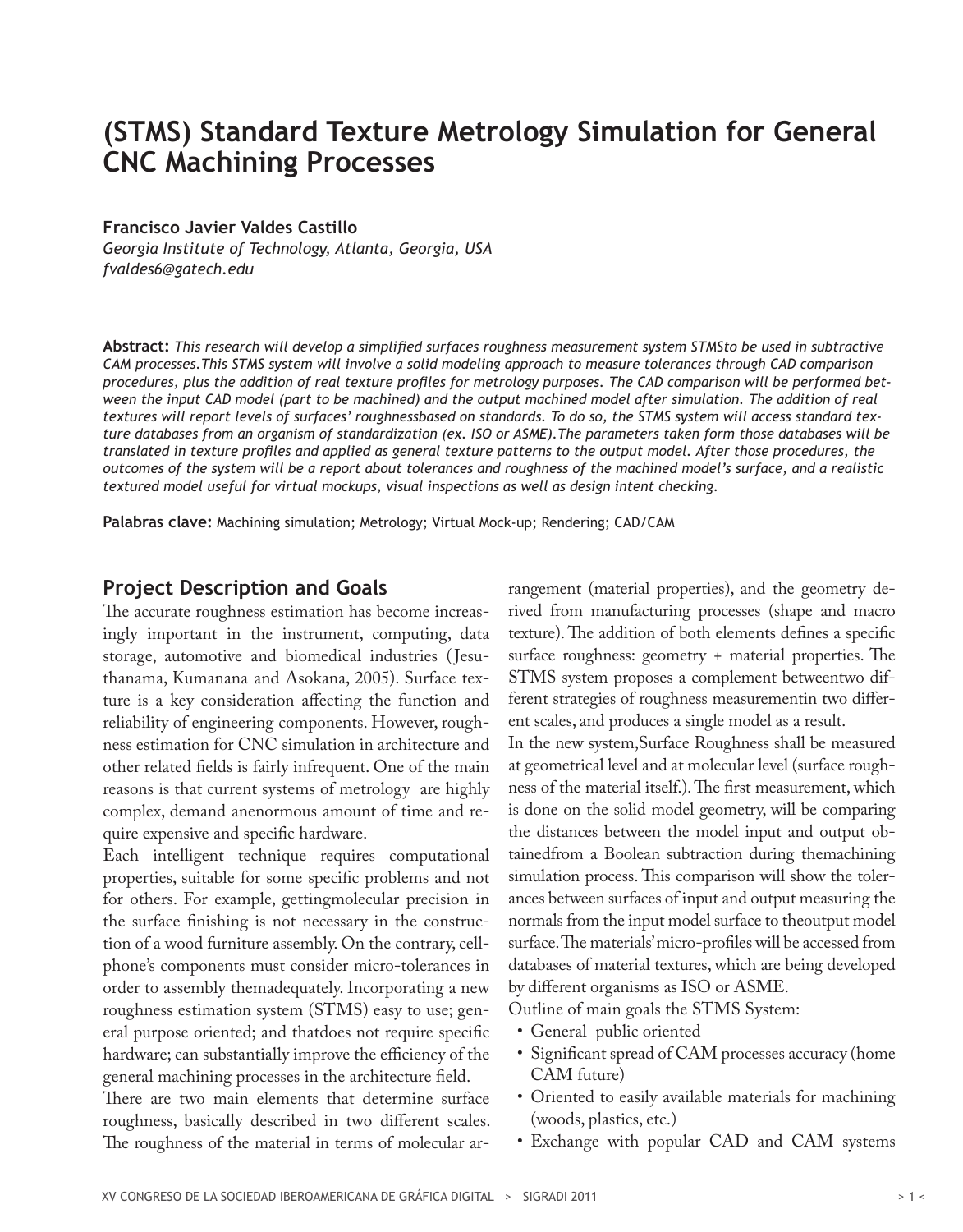(Rhino CAD/CAM, Sketchup,AlphaCAM)

- • Spread of Global Roughness Standards in the Architecture field (Interoperability, Standardization)
- • Develop of hyper realistic models for being used in Virtual Mock-ups.

#### **Motivations**

Due the fact that mechanical engineering has already developedexclusive high standard metrology systems; the development of a simpler model to use in low to medium complexity tasks would spread this practice in the architecture field.In the CAD world there are several successful experiences in this regard. Examples like Sketchup and Rhino are CAD applications that shifted from a very specific domaininto a general level accessible by anyone. Even more, some software developers have been even working on CAM platforms that can operate directly with Sketchup. The future of CAD software is being led to overcrowding. The increasing capability of new computers has allowed anyone to have access to sophisticated architectural and engineering applications. With this, the universalization of digital manufacturing systems is a matter of time. In the near future companies dedicated to the construction retailwill provide digital fabrication devices to connect personal computers in the comfort of home. In this inevitable scenario, software development that supportsthese new generations of devices is an excellent development opportunity.

Options for surface roughness measurement are essentially delimited by the precision required in the result(Petropolous, 2007). For example, surface roughness could be assessed by eye and touch, but this is not considered a measurement.Additionally, with the actual practices in construction, parts are machined through several individuals, departments, companies, and CAD/ CAM systems. At the end of this iteration, it is hard to tell if the tool path to be machined accurately reflects the original design intent. Evaluation and assessment of measured roughness profiles must be performed in accordance with standards. Various Standards on Surface Roughness are currently being developed. In this regard we can name the ISO Roughness Standard effort as asignificant example.

### **Related Work and Technical Concepts**

Textures have been generally classified into two major types, structural and statistical. Structural textures are those composed by repetitions of some basic texture primitive, such as directional lines, with a deterministic rule of displacement. This type of texture arises in machined surfaces. Statistical textures cannot be described by primitives and displacement rules (Tsai and Wu, 1998). The spatial distribution of gray levels in such textured image is rather stochastic. Sandpaper and leather, for instance, fall in this category.

Benardos and Vosniakos (2003) studied several methodologies that are implemented for the surface roughness's prediction in CNC procedures. The different methods are based on machining theory (Boothroyd, 1988; Baek et al., 2001), experimental investigation (Ghani and Choudhury, 2002; Beggan, 1999), design of experiments (Davim, 2001; Chouhury and El-Baradie, 1997) and smart techniques. The academic approach is based on agreements and idealisms which are responsible for mistakes and restrictions. The present trend among researchers in the field of manufacturing, favoring intelligent techniques is due to the enhanced computing power( Jesuthanama, Kumanana and Asokana, 2007).

A parameter-reduced approach could be an appropriate strategy for developing a simpler system of roughness prediction. A large number of standards in surface textures have been developed by: the International Organization for Standardization (ISO); the American Society of Mechanical Engineering (ASME); the National Institute of Standards and Technology (NIST), and other Organizations. Each of them uses its own parameters and techniques to produce their databases. Most of these systems use peer-reviewed analysis, tools surface texture, and specimen database for parameter their evaluation and for algorithm verification

Texture injects realism into rendering, transforming dull synthetic scenes into digital replicas of reality (Dana, 2000). A texture mapping system during the actual machining process simulation would be useful to check the appearance of the piece without the expense of real materials and time in its construction

#### **Scale of surface Roughness**

In order to simulate a surface topography, it is necessary to identify separatelyRoughness, Waviness, and Form (Shape). This work considers the concept of mixing different approaches about surface metrology achieving a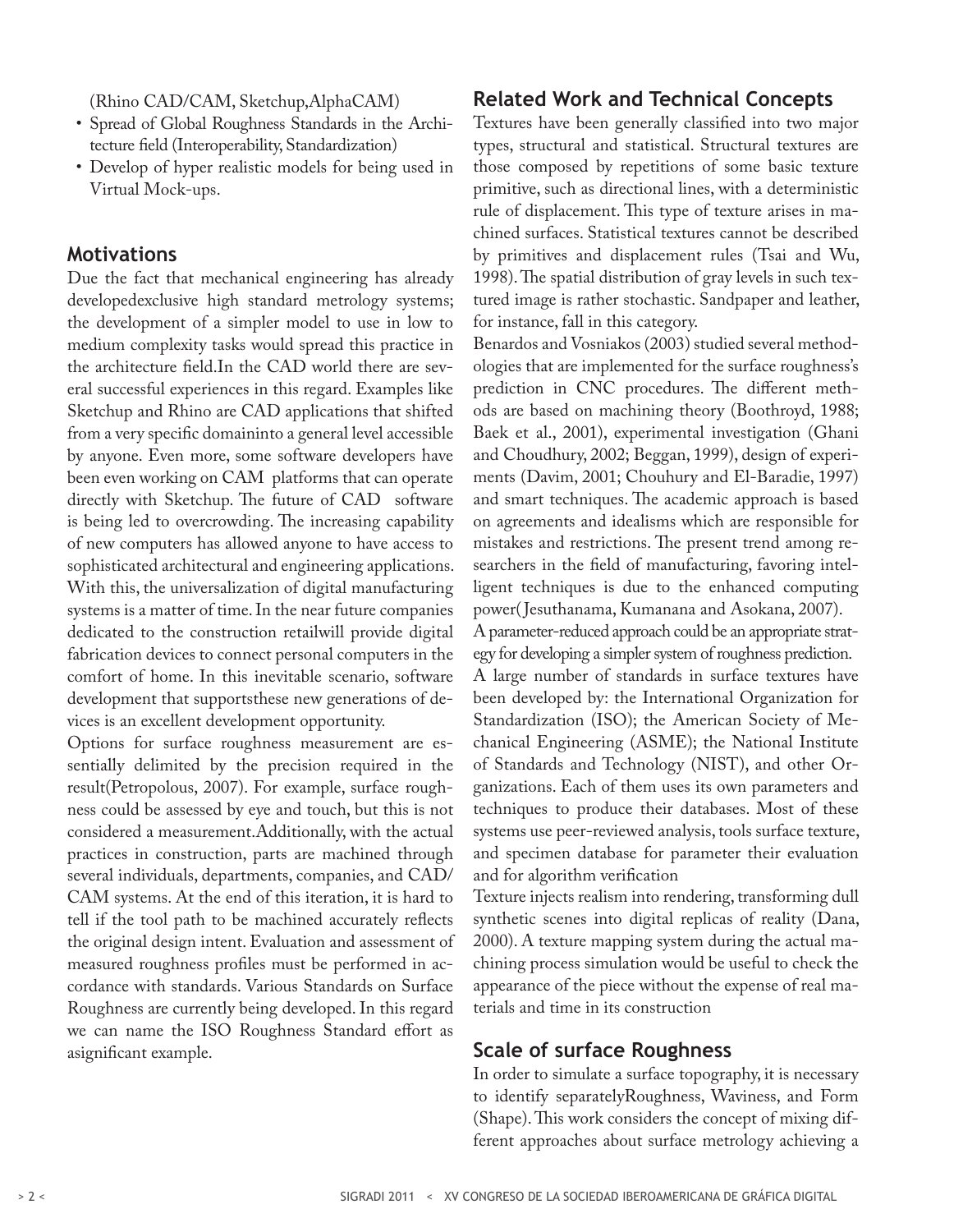simpler roughness measurement system. The new mixed modelanalyzed will include the following parts:

**Roughness measurement:** The information about parameters of material's profiles (in a micro scale) will be obtained from textures data basis. With this information the general texture will be constructed using the BTF approach (explained in the next section).

**Waviness measurement:** Is understood as the result of Boolean subtraction operations between the tool and the stock during simulation process. This parameter does not depend on the material texture and will beapplied in the simulation process by means of the BDRF function (explained in the next section).

Form: Will be obtained directly from the CAD input model.



*Fig. 1 Scales for Surface Roughness (author)*

# **BDRF Bidirectional reflectance distribution function**

BRDF is a four-dimensional function that defines how light is reflected at an opaque surface. The BDRF is commonly used for representing geometric reflectance of elements in a scene. According with its characteristics of accuracy in the reflectance direction, BDRF is suitable for representing the global light of an object rather than its micro texture. The BRDF is a fundamental radiometric concept, and accordingly is used in computer graphics for photorealistic rendering of synthetic scenes, as well as in computer vision for many inverse problems, such as object recognition.

# **BTF**

Just as the BRDF describes the coarse-scale appearance of a rough surface, the BTF (bidirectional texture function) is useful for describing the fine-scale appearance of a rough surface (Dana,1996). BTFs precisely represent

reflectance variation at a fine (meso-) scale as a lighting function and viewing direction. Real-world textures ascend from both spatially-varying surface reflectance, understood as the form of an object, and meso-structure that represents the micro material's profile.

### **Approaches of roughness measurement**

The first operation conducted on a material's surface, to obtain surface profile, is to separate the geometry of the texture of the material. Then, on the flat surface (ideally), develop tests to measure the profiles of the material. With this information it is possible to computationally recreate the material used in any simulated surface. In order to obtain the surface texture from real material there are different Approaches:-

# **Electronic**

With the purpose of measuring the surface texture, it is possible to use two types of electronic procedures: averaging (or velocity type) and profiling (or displacement type). Averaging or tracer-type instruments employ a stylus that is drawn across the surface to be measured. The vertical motion of the tracer is amplified electrically and is impressed on a recorder to draw the profile of the surface or is fed into an averaging meter to give a number representing the roughness value of the surface.

# **Optical**

Optical or area systems use optical methods for superficialcontrol. Equipment ranges from examination of the surface with simple microscopes or three-dimensional micro-topography to highly sophisticated techniques such as inferometry. Optical systems examinethe entire surface, not simply one line across it.

# **STMS ModelApproach**

The first Input of the STMS system will be a CAD model(model A)obtained from any software CAD that can export, as a suitable format for machining purposes (ex. Parasolid in AlphaCam). The next step shall be the machining setup. Here the CAM software will ask for general parameters of machining (speed, rate, offset, tool, etc.). After running the simulation of the tool path through CAM software, and checking the basic condi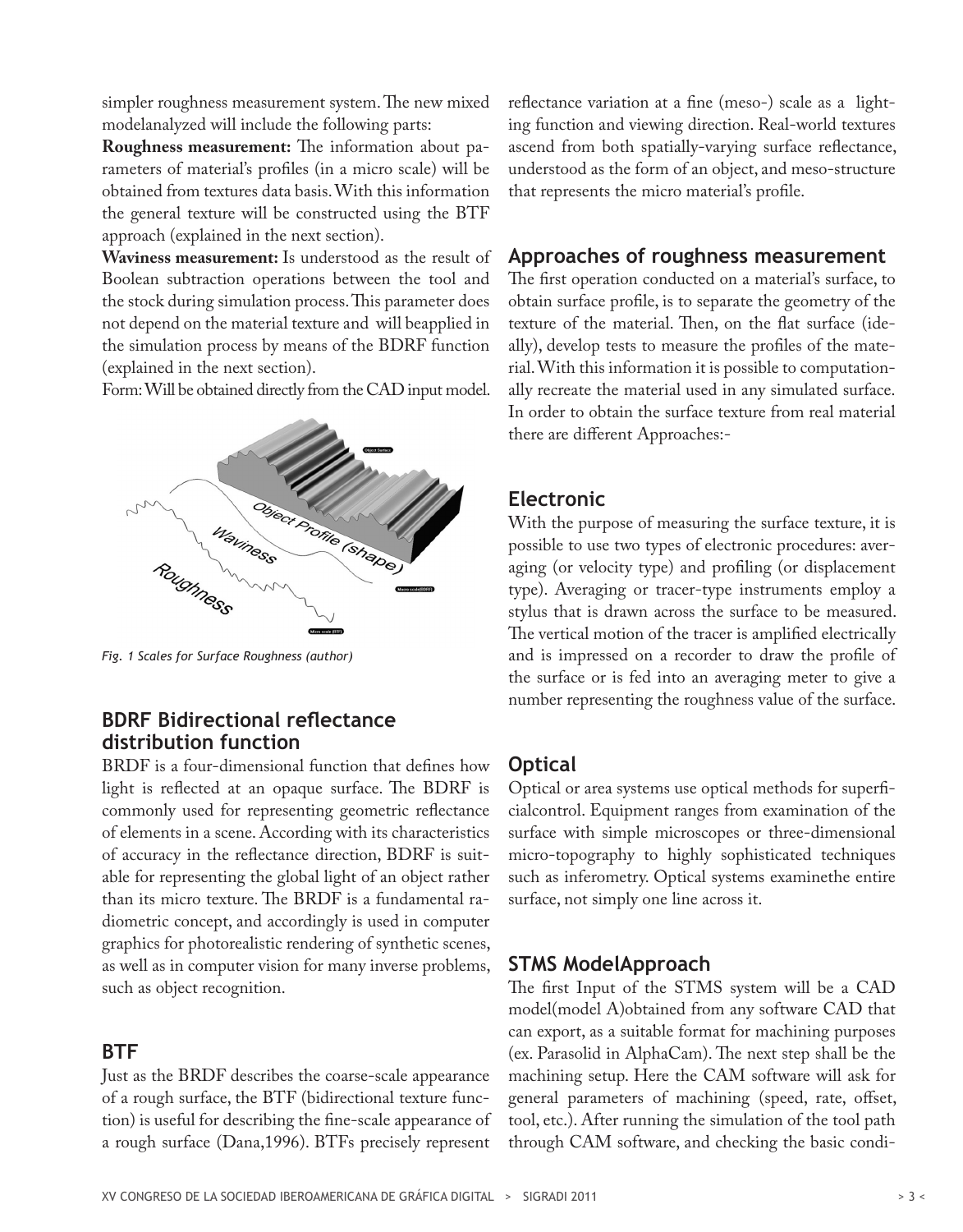tions of a well done machining operation, the STMS system will construct a new 3D model (model B) of the machined part. With this model B, the STMS system will generate a Boolean subtraction operation between the original cad model (A) and the model already machined (B). Afterward the STMS system will report the differences between models A and B by means of measuring the distance between their surfaces. This distance will be measured through normal lines from surface A towards surface B. The second important input is the material texture database. In order to create a new material texture, the first step is to obtain the texture profiles from the texture database; then, the STMS system will rebuild its texture by means of BTF algorithms. Later, the new material will be applied to the model B. The last surface roughness report will be obtained by the involvement of tolerances report and the material profiling report.



*Fig. 2 New model of machining simulation (author)*

### **Intellectual Statement and Expected Results**

Rather than just offers improvements in the intellectual point of view, this research proposes a system that will impact the entire ACE domain, including its practice and future prospective. Advances are proposed in computer graphics; CAD and CAM systems for architecture; engineering metrology; and databases for standardization.In the computer graphics domain the STMS will be pioneer in texture reconstruction for machining simulation using online databases. This function also proposes a novel and simplified approach to apply real textures to the virtual machined parts during the machining simulation process. This goal will be accomplished by means of simplifying the core algorithms and concatenating them in different stages of the texture reconstruction. New uses for CAD models are also proposed. Using them textured for further comparisons with the machined CAM model is an innovative experience. With this approach, relationship between CAD and CAM seem more fruitful than just being steps of a single process. Rather than this, interaction is in different levels, allowing designers to produce different instance and design intent checking. The metrology field will be also impacted. One of the ambitions of the present research is to spread this concept and practice to the most general level of manufacturing. The future of Home CAM is near; thus, systems of verification and quality control at the medium resolution standard are strongly required. Additionally, the development of texture repositories and databases for the STMSimplementation will require new protocols of accessibility by means of remote access on web platforms. With all these technical and intellectual changes, the actual state of the architectural production should be sensibly affected. Efficiency in the production process will reduce costs and construction time, and simplification of complex engineering system will allow performing roughness simulations using home computer hardware.

#### **References**

- Benardos, P.G. and Vosniakos, G.C. (2003) Predicting surface roughness in machining: a review. International Journal of Machine Tools and Manufacture 43 , pp. 833-844

- Chouhury, I.A. and El-Baradie, M.A. (1997) Surface roughness in the turning of high strength steel by factorial design of experiments. Journal of Materials Processing Technology67 , pp. 55-61.

- Dana Kristin J. and. Nayar Shree K. , "3D Textured Surface Modeling", Computer Science Department, Columbia University, New York, NY 10027

- Dana Kristin J., Van Ginneken Bram, Nayar Shree K., Koenederinik Jan J., "Reflectance and Texture of Real-World Surfaces", ACM Transactions on Graphics, Vol. 18, No. 1, January 1999.

- Davim, J.P. (2001) A note on the determination of optimal cutting conditions for surface finish obtained in turning using design of experiments. Journal of Materials Processing Technology116 , pp. 305-30

- Eastman, Baer, Henrion M, 1979, "Geometrical modeling: A survey," Computer-Aided Design 11